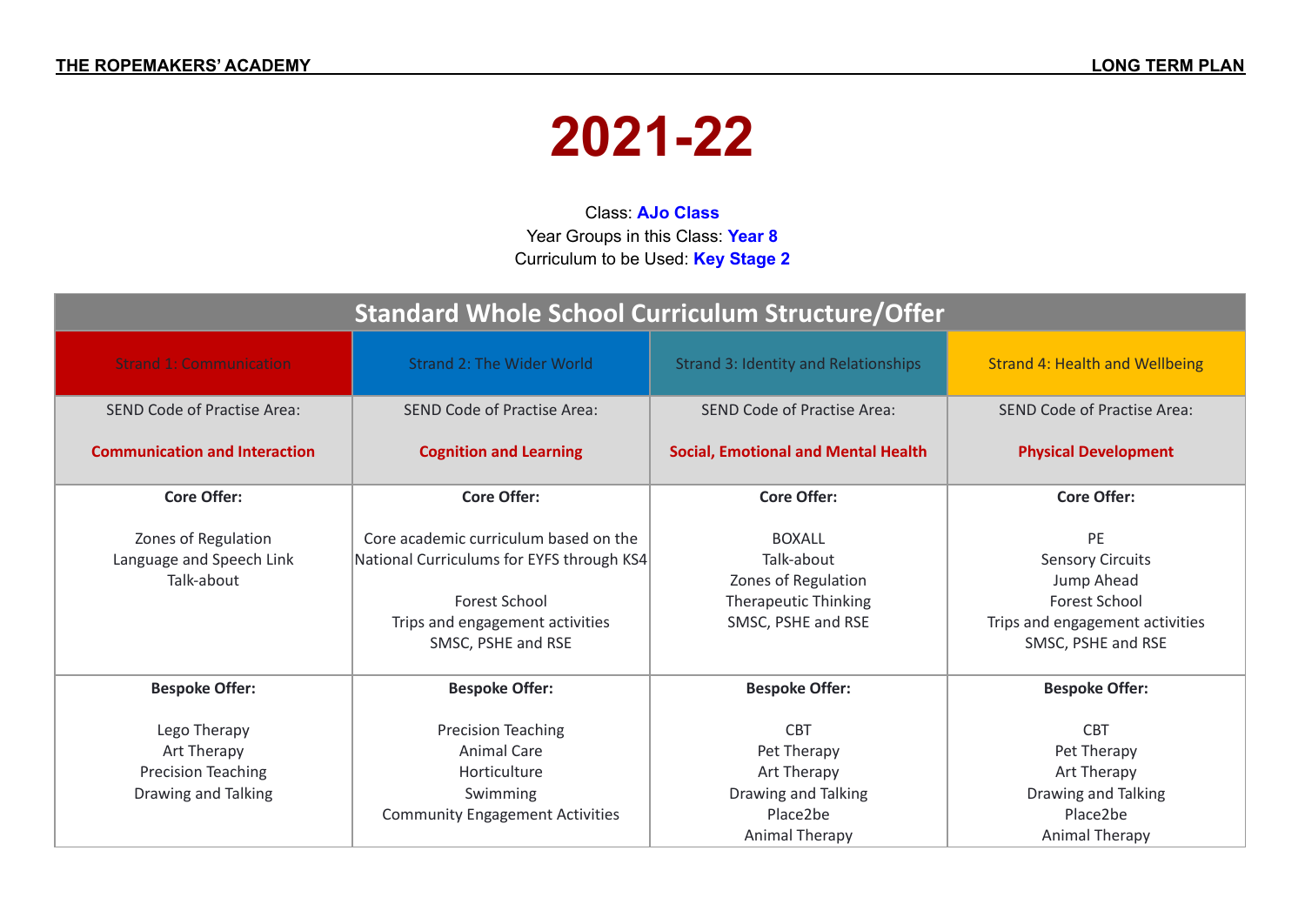|                                                                                                                            |  |  | Swimming<br>Animal Care<br>Horticulture |
|----------------------------------------------------------------------------------------------------------------------------|--|--|-----------------------------------------|
| Linking all Four Strands: parent evenings, daily/weekly contact with families, annual reviews and structured conversations |  |  |                                         |

| <b>Structure of Lessons and Activities</b>                                                                                                                                                                   |                                                                                                                                                                                                                                                                 |                                                                                                                                                                                                                                                                                                 |                                                                                                                                                                                                                                          |
|--------------------------------------------------------------------------------------------------------------------------------------------------------------------------------------------------------------|-----------------------------------------------------------------------------------------------------------------------------------------------------------------------------------------------------------------------------------------------------------------|-------------------------------------------------------------------------------------------------------------------------------------------------------------------------------------------------------------------------------------------------------------------------------------------------|------------------------------------------------------------------------------------------------------------------------------------------------------------------------------------------------------------------------------------------|
| Overview of Approach                                                                                                                                                                                         | <b>Creative Curriculum</b>                                                                                                                                                                                                                                      | <b>Sensory Curriculum</b>                                                                                                                                                                                                                                                                       | Assessment for Learning                                                                                                                                                                                                                  |
| Teaching whole lessons in an SEMH<br>school like The Ropemakers' Academy<br>requires teachers to be adept at the<br>following:                                                                               | In order to cater for the needs of all<br>pupils in the class, teachers approach<br>curriculum<br>skills<br>from<br>two<br>the<br>perspectives:                                                                                                                 | In order to cater for the needs of all<br>pupils in the class, teachers approach<br>curriculum<br>skills<br>from two<br>the<br>perspectives:                                                                                                                                                    | lessons,<br>teachers<br>will<br>During<br>be<br>watching and observing.<br>Teachers will be acutely aware of the<br>EHCP skills, intervention targets and                                                                                |
| Mixed age and phase groups<br>1.<br><b>Broad assessment ranges</b><br>2.<br>Mixed<br>and<br>inconsistent<br>З.                                                                                               | [1] Who can access the learning<br>using<br>standard<br>the<br>creative<br>curriculum approach?                                                                                                                                                                 | [1] Who can access the<br>learning<br>standard<br>using<br>the<br>creative<br>curriculum approach?                                                                                                                                                                                              | SEMH outcomes we are working on with<br>each pupil.                                                                                                                                                                                      |
| learning styles<br><b>Trauma informed teaching</b><br>4.<br><b>School refusal</b><br>5.<br>Safeguarding<br>6.                                                                                                | [2] Who will need an approach that is<br>tailored to their sensory needs?                                                                                                                                                                                       | [2] Who will need an approach that is<br>tailored to their sensory needs?                                                                                                                                                                                                                       | As a lesson progresses, with the above<br>in mind, a teacher will guide a young<br>person through the lesson.                                                                                                                            |
| Many of the pupils in the class will have<br>had traumatic experiences in their<br>previous schools. Many will have<br>significant gaps in their learning and may<br>even be operating one or two curriculum | In practise, this may mean that while<br>pupils in a class are working on a similar<br>curriculum skill, the delivery may look<br>very different. Some pupils may leave<br>the room to go with an adult; some may<br>work 1:1 in the classroom and some         | In practise, this may mean that while<br>pupils in a class are working on a similar<br>curriculum skill, the delivery may look<br>very different. Some pupils may leave<br>the room to go with an adult; some may<br>work 1:1 in the classroom and some<br>may be approaching the learning in a | For example, if a pupil has an EHCP<br>outlined requirement that they need to<br>work on developing their ability to<br>engage in a two-way conversation then<br>this will be the main focus - regardless of<br>the lesson.              |
| levels below their curriculum age.<br>Teachers cater for this by using a trauma<br>informed approach alongside splitting<br>lesson teaching into a creative and<br>sensory strand.                           | may be approaching the learning in a<br>totally unique way. This is what we want<br>to see!<br><b>Examples of our creative approach:</b>                                                                                                                        | totally unique way. This is what we want<br>to see!<br><b>Examples of our sensory approach:</b><br><b>Maths:</b> may be outside collecting leaves                                                                                                                                               | If a pupil is taking part in a maths lesson,<br>then this may mean that the teacher<br>endeavours to engage the pupil in a<br>structured two-way conversation around<br>a particular maths challenge; they might                         |
| Teachers teaching focus is the SEMH<br>skills of the pupils as outlined in their<br>EHCPs and internal assessments. The<br>Core Academic Curriculum is used as a<br>vessel for this approach.                | <b>Maths:</b> may be working using the<br>principles of CPA in a maths book.<br><b>English:</b> may be using Talk for Writing in<br>the classroom supported by an adult.<br>Art: may be working on a still drawing in<br>the art room as part of a small group. | or items that are similar to 2D shapes.<br>English: maybe using puppets and a<br>small world set to talk through a story.<br>Art: may be working dipping hands in<br>different paints and making hand prints.                                                                                   | encourage the pupil to ask for help from<br>their peers; they might ask a pupil their<br>opinion on a particular mathematical<br>approach; and the teacher will be<br>watching and noting the way the pupil<br>works towards that skill. |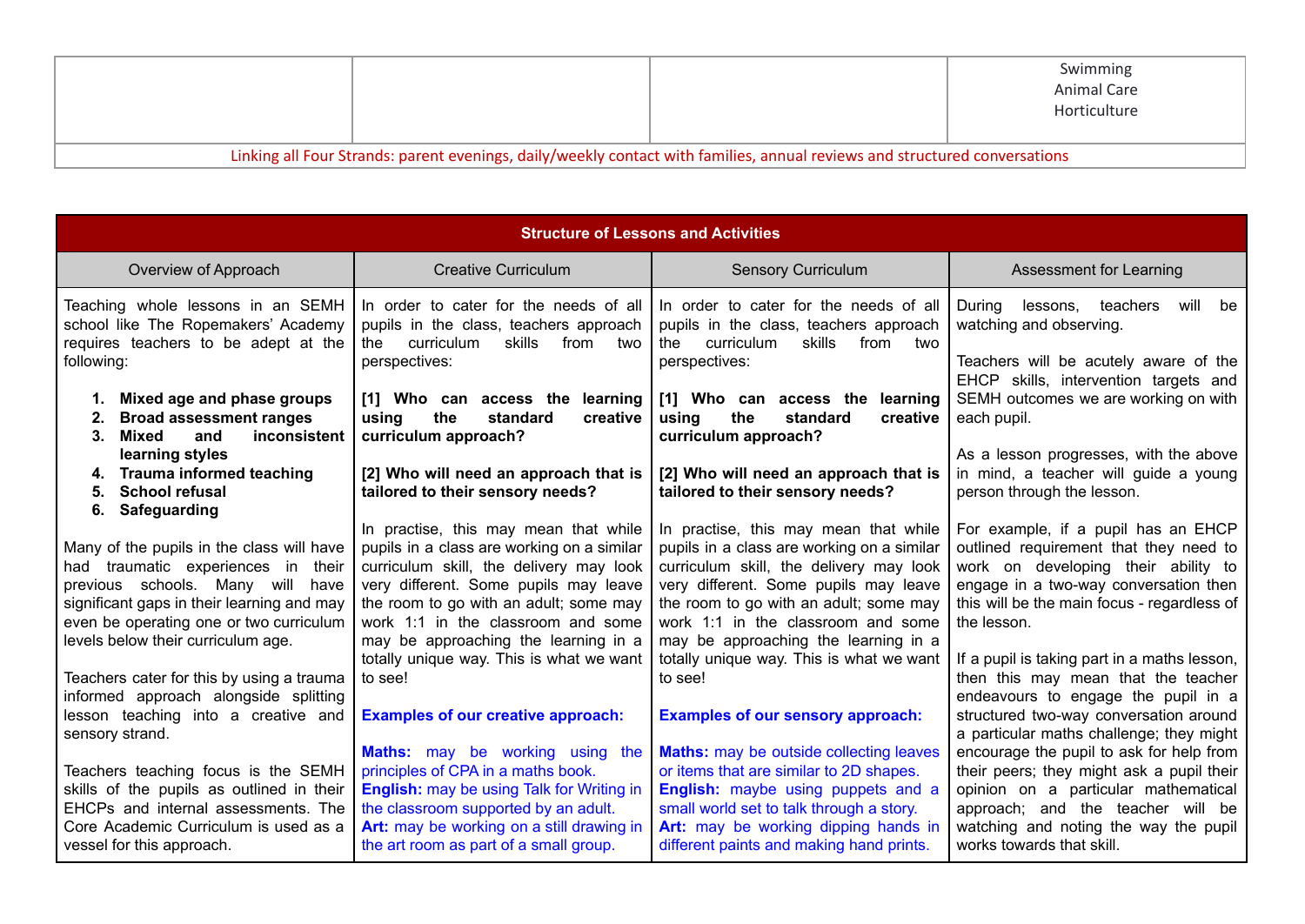|                                       | <b>Autumn Term</b>                                                                                                                                                                                                                                                            | <b>Spring Term</b>                                                                                                                                                                                                                                                                                                                                                         | <b>Summer Term</b>                                                                                                                                                                                                       |
|---------------------------------------|-------------------------------------------------------------------------------------------------------------------------------------------------------------------------------------------------------------------------------------------------------------------------------|----------------------------------------------------------------------------------------------------------------------------------------------------------------------------------------------------------------------------------------------------------------------------------------------------------------------------------------------------------------------------|--------------------------------------------------------------------------------------------------------------------------------------------------------------------------------------------------------------------------|
| <b>Topic Name</b>                     | <b>Rainforests 'The Great Explorers'</b>                                                                                                                                                                                                                                      | <b>World War 2</b>                                                                                                                                                                                                                                                                                                                                                         | <b>Space 'Infinity and Beyond'</b>                                                                                                                                                                                       |
|                                       | Geography based topic                                                                                                                                                                                                                                                         | History based topic                                                                                                                                                                                                                                                                                                                                                        | Science based topic                                                                                                                                                                                                      |
| <b>Quality Texts</b>                  | 'Running Wild'                                                                                                                                                                                                                                                                | 'The Boy in the Striped Pajamas'                                                                                                                                                                                                                                                                                                                                           | 'The Dinosaur that Pooped a Planet'                                                                                                                                                                                      |
| <b>Whole School</b><br>Themes         | <b>Managing feelings</b><br><b>Empathy</b><br>School Values of: social justice and love<br>To be delivered via assemblies                                                                                                                                                     | <b>Social skills</b><br><b>Perseverance</b><br><b>School Value of: community</b><br>To be delivered via assemblies                                                                                                                                                                                                                                                         | <b>Self-awareness</b><br><b>Self-motivation</b><br><b>School Value of: flourish</b><br>To be delivered via assemblies                                                                                                    |
| <b>British Values</b>                 | Term 1: Rules and Laws - reinforcement of<br>class rules<br>Term 2: Rules and Laws - focus beyond the<br>school including the UN Convention on the<br>Rights of the Child (linked to Universal<br>Children's Day 20 <sup>th</sup> November)<br>To be delivered via assemblies | Term 3: Mutual Respect and Tolerance of<br>Those with Different Faiths and Beliefs<br>(linked to Martin Luther King Day, World<br>Holocaust Day 27 <sup>th</sup> and E-Safety Day)<br>Term 4: Mutual Respect (linked to the UN<br>week of solidarity with people struggling against<br>racism in March and International Women's<br>Day)<br>To be delivered via assemblies | Term 5: Individual Liberty (linked to<br>International Day of Families)<br>Term 6: Democracy (linked to Nelson Mandela<br>International Day)<br>To be delivered via assemblies                                           |
| <b>SEMH</b> and Nurture               | Core offer of interventions available:<br><b>C&amp;I:</b> Language Link, Language Kit<br><b>C&amp;L: Precision Teaching</b><br><b>SEMH: SULP, Talkabout</b><br>S&P: Jump Ahead, Sensory Circuits, Zones of<br>Regulation                                                      | Core offer of interventions available:<br><b>C&amp;I:</b> Language Link, Language Kit<br><b>C&amp;L: Precision Teaching</b><br><b>SEMH: SULP, Talkabout</b><br>S&P: Jump Ahead, Sensory Circuits, Zones of<br>Regulation                                                                                                                                                   | Core offer of interventions available:<br><b>C&amp;I:</b> Language Link, Language Kit<br><b>C&amp;L:</b> Precision Teaching<br><b>SEMH: SULP, Talkabout</b><br>S&P: Jump Ahead, Sensory Circuits, Zones of<br>Regulation |
| Other (e.g:<br>alternative provision) | Children completing the transition programme<br>that began before the summer holiday.                                                                                                                                                                                         | Bespoke interventions on offer:<br><b>C&amp;I:</b> CLASS support from ESCC                                                                                                                                                                                                                                                                                                 | Bespoke interventions on offer:<br><b>C&amp;I:</b> CLASS support from ESCC                                                                                                                                               |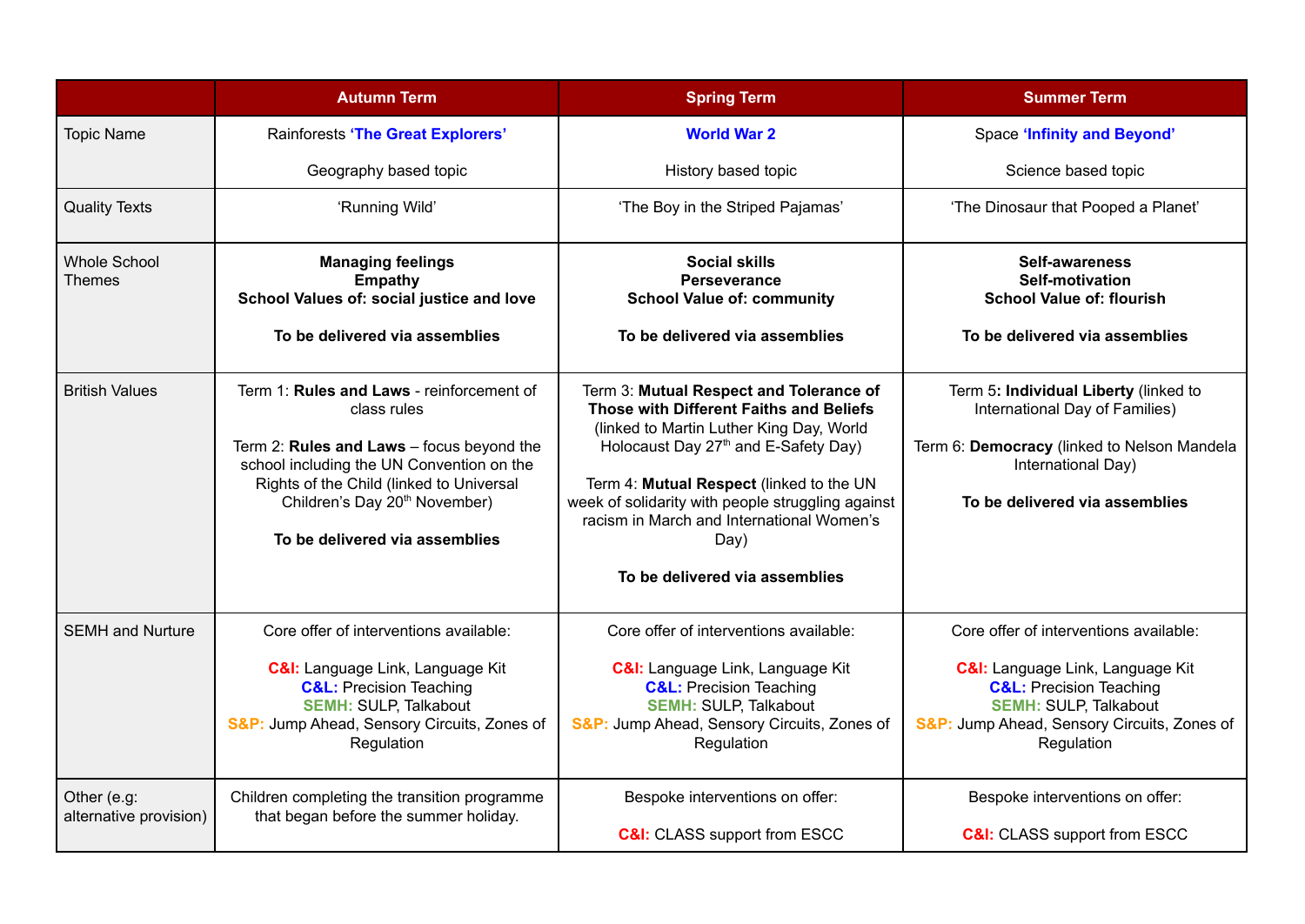|           |                                                                                                                                                  | <b>C&amp;L: Lexia</b><br><b>SEMH: Counselling, CBT, Lego Therapy</b><br><b>S&amp;P:</b> pet therapy                                                                     | <b>C&amp;L:</b> Lexia<br><b>SEMH: Counselling, CBT, Lego Therapy</b><br><b>S&amp;P:</b> pet therapy                                                        |
|-----------|--------------------------------------------------------------------------------------------------------------------------------------------------|-------------------------------------------------------------------------------------------------------------------------------------------------------------------------|------------------------------------------------------------------------------------------------------------------------------------------------------------|
| Maths     | <b>Mathematical Vocabulary</b><br>Number and Place Value<br>Addition and Subtraction                                                             | Multiplication and Division<br><b>Fractions</b><br>Decimals & Percentages (if applicable)<br>Ratio (if applicable)<br>Algebra (if applicable)<br>Measurement            | Measurement<br>Geometry<br><b>Statistics</b>                                                                                                               |
| English   | Spelling:<br><b>HFWs</b>                                                                                                                         | Spelling:<br>Spelling patterns for Lower KS2                                                                                                                            | Spelling:<br>Spelling patterns for Lower KS2                                                                                                               |
|           | Reading:<br>Retrieval questions/skills                                                                                                           | Reading:<br>Interpret questions/skills                                                                                                                                  | Reading:<br>Choice (inference) questions/skills                                                                                                            |
|           | Writing:<br>Narrative: story writing: alternative ending<br>Explanation text: describing a jungle<br>Persuasive writing: is global warming real? | Writing:<br>Narrative: story writing: own version of a story<br>Recount: diary entry<br>Persuasive writing: are you for or against war?<br>Letter: evacuee writing home | Writing:<br>Narrative: story writing: own story<br>Non-chronological report: space fact sheet<br>Report writing: newspaper article on first man<br>on moon |
| Science   | <b>Biology:</b>                                                                                                                                  | <b>Chemistry:</b>                                                                                                                                                       | <b>Physics:</b>                                                                                                                                            |
|           | <b>Plants</b><br>Animals including humans<br>Seasonal changes<br>Living things and their habitats<br><b>Plants</b><br>Evolution                  | Everyday materials<br>Light<br>Sound<br>Electricity                                                                                                                     | Working scientifically<br><b>Rocks</b><br>Properties of materials<br>Forces and magnets<br>States of matter<br>Earth and space                             |
| Computing | Following the Purple Mash Scheme of Work for<br>Computing (units kept on the Google Drive)                                                       | Following the Purple Mash Scheme of Work for<br>Computing (units kept on the Google Drive)                                                                              | Following the Purple Mash Scheme of Work for<br>Computing (units kept on the Google Drive)                                                                 |
|           | <b>Specific focus on Online Safety</b>                                                                                                           | <b>Specific focus on Online Safety</b>                                                                                                                                  |                                                                                                                                                            |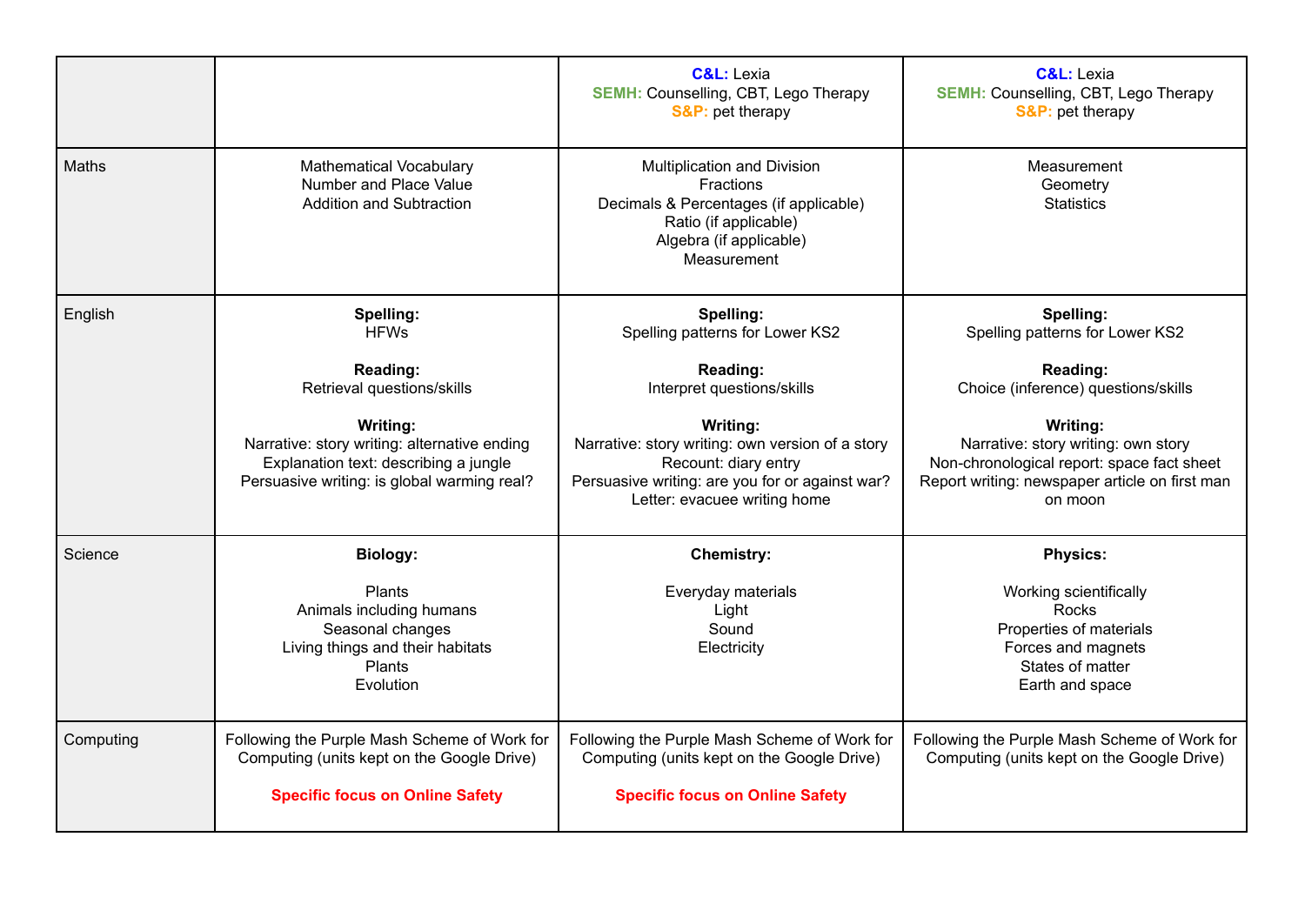| PE                           | <b>Following National Curriculum (led by</b><br>school's Sports Coach):<br>Basic movement<br>Team games<br>Dance                                                                                                         | <b>Following National Curriculum (led by</b><br>school's Sports Coach):<br>Basic movement<br>Team games<br>Dance                                                                                               | <b>Following National Curriculum (led by</b><br>school's Sports Coach):<br>Outdoor sports<br>Adventurous sports<br>Swimming<br>Competitive games |
|------------------------------|--------------------------------------------------------------------------------------------------------------------------------------------------------------------------------------------------------------------------|----------------------------------------------------------------------------------------------------------------------------------------------------------------------------------------------------------------|--------------------------------------------------------------------------------------------------------------------------------------------------|
| PSHE / SMSC /<br>Citizenship | <b>Following JigSaw Scheme:</b><br>Being in My World<br><b>Celebrating Difference</b>                                                                                                                                    | <b>Following JigSaw Scheme:</b><br><b>Dreams and Goals</b><br><b>Healthy Me</b>                                                                                                                                | <b>Following JigSaw Scheme:</b><br>Relationships<br><b>Changing Me</b>                                                                           |
| <b>RE</b>                    | Following ESCC Agreed Syllabus. Across the year, pupils will look at:<br>Beliefs, teachings and sources / Practices and ways of life / expressing meaning / identify and diversity / meaning, truth and purpose / values |                                                                                                                                                                                                                |                                                                                                                                                  |
| Humanities                   | <b>Geography Focus:</b><br>Locational Knowledge<br>Place Knowledge<br>Human versus physical geography<br>Map and field skills                                                                                            | <b>History Focus:</b><br>Chronology and timelines<br>Primary and secondary sources<br>Chronology: how aircraft have changed over<br>time                                                                       |                                                                                                                                                  |
| <b>Creative Arts</b>         |                                                                                                                                                                                                                          | Weekly music lessons from a licensed music<br>teacher                                                                                                                                                          | Weekly music lessons from a licensed music<br>teacher                                                                                            |
| Forest / Outdoor             | Weekly wild walks                                                                                                                                                                                                        | Weekly wild walks                                                                                                                                                                                              | Following Forest School Scheme of Learning                                                                                                       |
| Cooking                      | <b>Based on National Curriculum:</b><br>Basic principles of a healthy diet<br>Where does our food come from?<br>Preparing a range of savoury dishes                                                                      | <b>Based on National Curriculum:</b><br>Basic principles of a healthy diet<br>Where does our food come from?<br>Preparing a range of savoury dishes<br>Preparing dishes using a range of cooking<br>techniques | <b>Based on National Curriculum:</b><br>Preparing a range of savoury dishes<br>Preparing dishes using a range of cooking<br>techniques           |